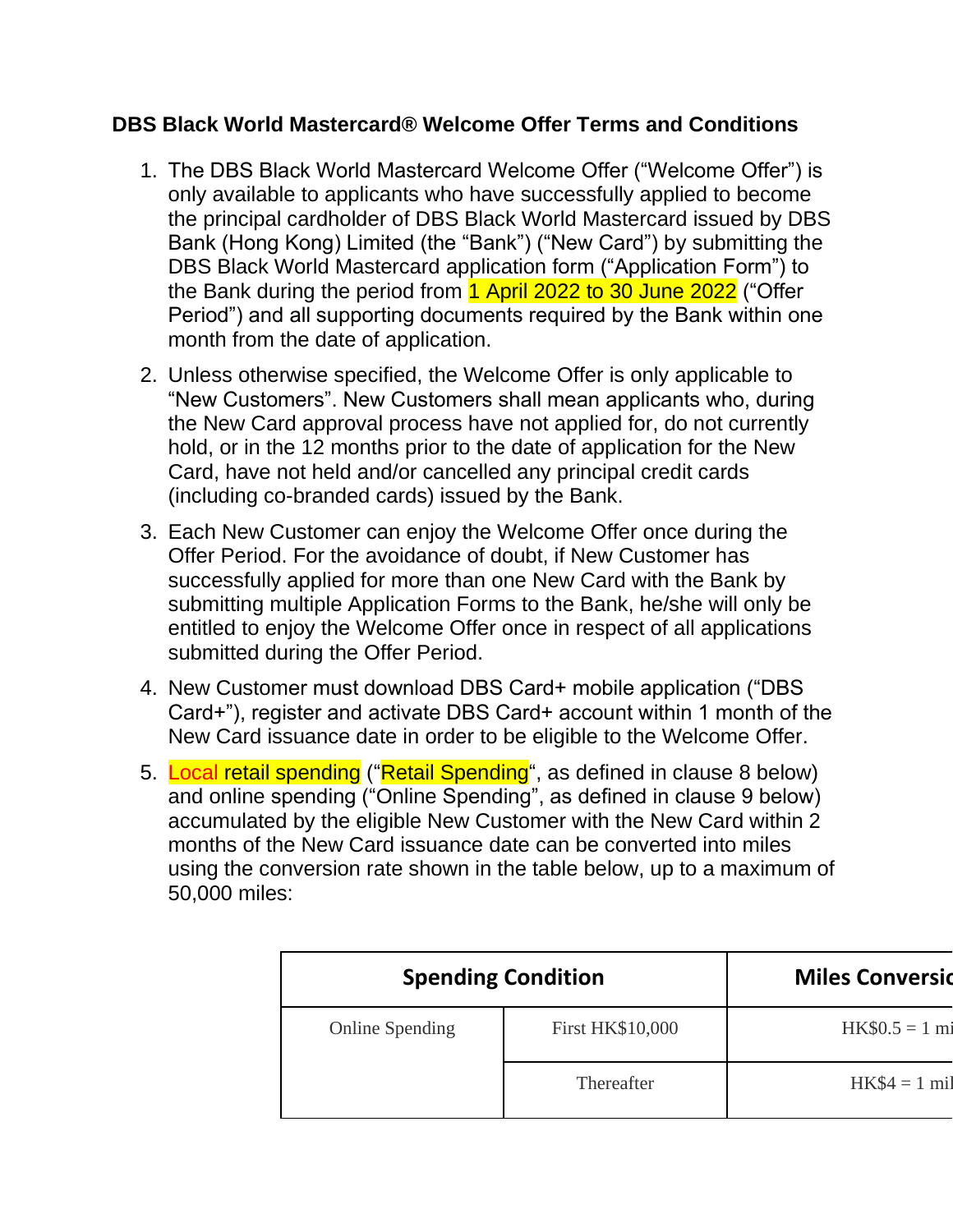| Retail Spending                 | $HK$4 = 1$ mil          |
|---------------------------------|-------------------------|
| Total accumulated miles rewards | $50,000$ miles (i.e. DB |

\*Capped at HK\$10,000; upper limit is 20,000 miles (inclusive of Basic Rewards).

\*Collectively capped at HK\$120,000; upper limit is 30,000 miles (inclusive of Basic Rewards).

6. The miles reward will be awarded to the eligible New Customers in the form of DBS\$ for the New Customers to redeem miles by themselves. Hence, New Customer must choose to participate in the DBS\$ Redemption Scheme. The DBS\$ awarded to the New Customer shall include the spending reward earned by the New Customer under the DBS\$ Reward Scheme ("Basic Reward"). For the avoidance of doubt, please refer to the below examples for calculation method:

| <b>Type of</b><br><b>Spendin</b><br>g | <b>Spendin</b><br>g<br>amount<br>within<br>first 2<br>months<br>A | <b>Miles</b><br>earned<br>based on<br><b>Miles</b><br><b>Conversio</b><br>n Rate of<br>Welcome<br>Gift<br>R | <b>DBS\$</b> require<br>d to redeem<br>the miles <sup>^</sup><br>C<br>$=B-1,000\times48$ | <b>Basic</b><br>Rewards#<br>earned<br>for the<br>relevant<br>spending<br>amount<br>D<br>$=A\div 250\times 2$ | <b>Extra</b><br>DBS\$ to<br>be<br>credited<br>by the<br><b>Bank</b><br>("Extra<br>Reward"<br>$E=C-D$ |
|---------------------------------------|-------------------------------------------------------------------|-------------------------------------------------------------------------------------------------------------|------------------------------------------------------------------------------------------|--------------------------------------------------------------------------------------------------------------|------------------------------------------------------------------------------------------------------|
| Retail<br>Spending                    | 2,000                                                             | 500                                                                                                         | 24                                                                                       | 16                                                                                                           | 8                                                                                                    |
| Retail<br>Spending                    | 120,000                                                           | 30,000                                                                                                      | 1,440                                                                                    | 960                                                                                                          | $480^\circ$                                                                                          |
| Retail<br>Spending                    | 200,000                                                           | 30,000                                                                                                      | 1,440                                                                                    | 1,600                                                                                                        | $480^\circ$                                                                                          |
| Online<br>Spending                    | 3,000                                                             | 6,000                                                                                                       | 288                                                                                      | 24                                                                                                           | 264                                                                                                  |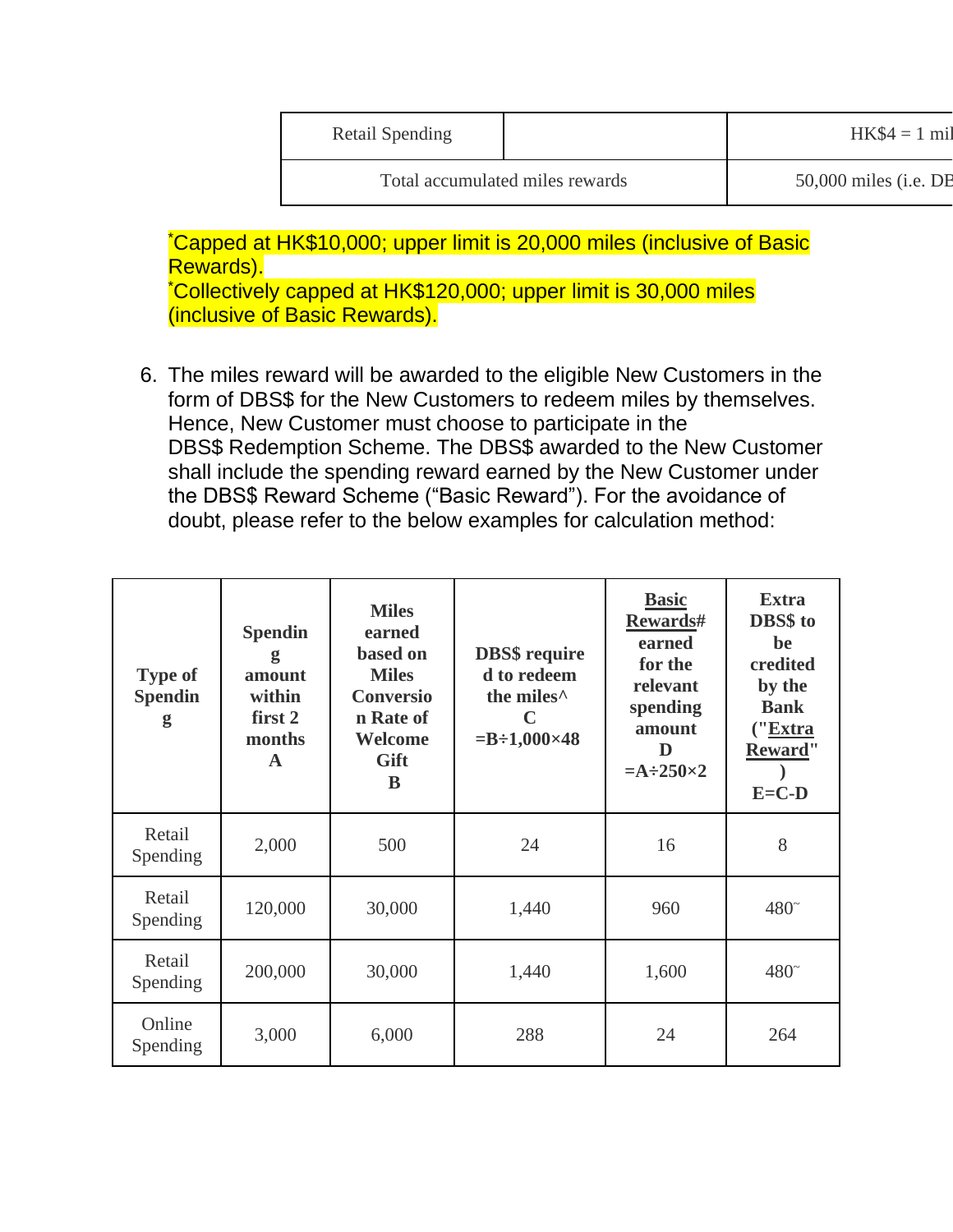| Online<br><b>Spending</b>                       | 10,000                      | 20,000 | 960   | 80    | 880      |
|-------------------------------------------------|-----------------------------|--------|-------|-------|----------|
| Online<br>Spending                              | 15,000                      | 21,250 | 1,020 | 120   | 900*     |
| Online<br>Spending                              | 200,000                     | 50,000 | 2,400 | 1,600 | 1,360*   |
| Online<br>Spending<br>$+$<br>Retail<br>Spending | 15,000<br>$^{+}$<br>115,000 | 50,000 | 2,400 | 1,040 | 1,360*   |
| Online<br>Spending<br>$+$<br>Retail<br>Spending | 15,000<br>$+$<br>200,000    | 50,000 | 2,400 | 1,720 | $1,360*$ |

 $^{\circ}$ Calculated based on the conversation rate of DBS\$48 = 1,000 miles. #Calculated based on HK\$250 = DBS\$2, since DBS\$ is in integral, DBS\$ earned will be rounded down to the nearest integer.

\*Extra Reward of the first HK\$10,000 Online Spending is capped at DBS\$880.

<sup>~</sup>Extra Reward of Online Spending(after the first HK\$10,000) and Retail Spending will be counted collectively; maximum spending is HK\$120,000; Extra Reward is capped at DBS\$480.

- 7. Basic Reward will be credited to the New Card account automatically and shown on the monthly statement after the relevant transactions are posted. Extra Reward will be credited to the New Card account of the eligible New Customer within six months after the New Card issuance date and shown on the monthly statement.
- 8. For the purpose of Welcome Offer, "Retail Spending" refers to the posted local retail transactions conducted at the points of sales in Hong Kong and Macau; for the avoidance of doubt, the following types of transactions shall not be considered as Retail Spending: cash advances and relevant handling/administration fees, application fee/handling fee and add value of Octopus Automatic Add-Value Service, casino chips,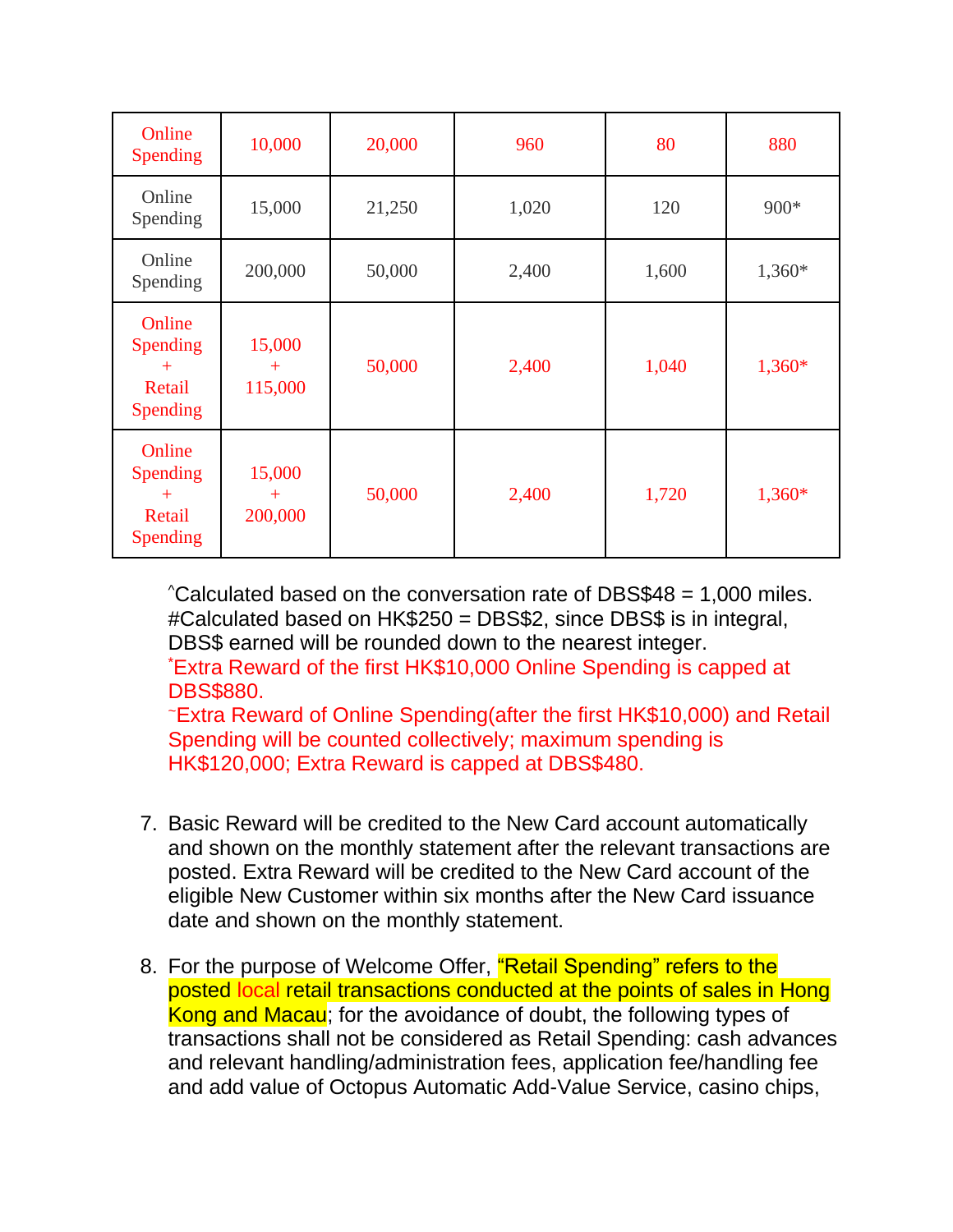foreign exchange, finance charges, reversed transactions, late charges, credit card annual fee, "Call-a-loan", "Balance Transfer", "Funds Transfer", "Fee Based Instalment Programme", "Flexi-Shopping Programme", transactions in Hong Kong Dollars at the point of sales (in case of online transactions, the place of registration and/or settlement of the merchant) outside Hong Kong ("DCC Transaction"), insurance payment, tax payment, reload of e-Wallets (including but not limited to PayMe, WeChat Pay and Alipay), any bill payment transactions made via DBS iBanking/JET Payment Service of JETCO/24-hour Customer Services Hotline or any other means as specified by the Bank from time to time, transactions that have been subject to cancellation, chargeback, return of goods and/or refund or any other types of transactions specified by the Bank from time to time. For Retail Spending being settled with a Card Interest-free Instalment Loan, only posted monthly instalments will be counted.

9. For the purpose of Welcome Offer, "Online Spending" refers to the retail transactions settled in Hong Kong Dollars and Macau Pataca with official payment records and classified as online transaction according to the merchant codes/transaction types as defined by Mastercard or a merchant's acquiring bank, regardless of the transaction country and currency. Definition of the online transaction is determined by the Bank at its sole discretion. For the avoidance of doubt, the following types of transactions shall not be regarded as Online Spending: application fee/handling fee of Octopus Automatic Add-Value Service, monthly payment of "Card Interest free Instalment Loan", cash advance and relevant handling/administration fees, Balance Transfer, Flexi Cash, Call-a-loan, Funds Transfer, Fee Based Instalment, Flexi Shopping Instalment, tax payment, all bill payment transactions made via Internet/JETCO/24-hour Customer Service Hotline, transactions in Hong Kong Dollars at the point of sales (in case of online transactions, the place of registration and/or settlement of the merchant) outside Hong Kong, casino chips, foreign exchange, security purchases, credit card annual fee, finance charges, late charges, reversed transactions, transaction that has been subject to cancellation, charge-back, return of goods and/or refund, purchase and/or reload of stored value cards, reload of e-wallet (including but not limited to PayMe andWeChat Pay), purchase via e-wallet (except Apple Pay, Samsung Pay, Google Pay and Alipay) or any other types of transactions as the Bank may specify from time to time.